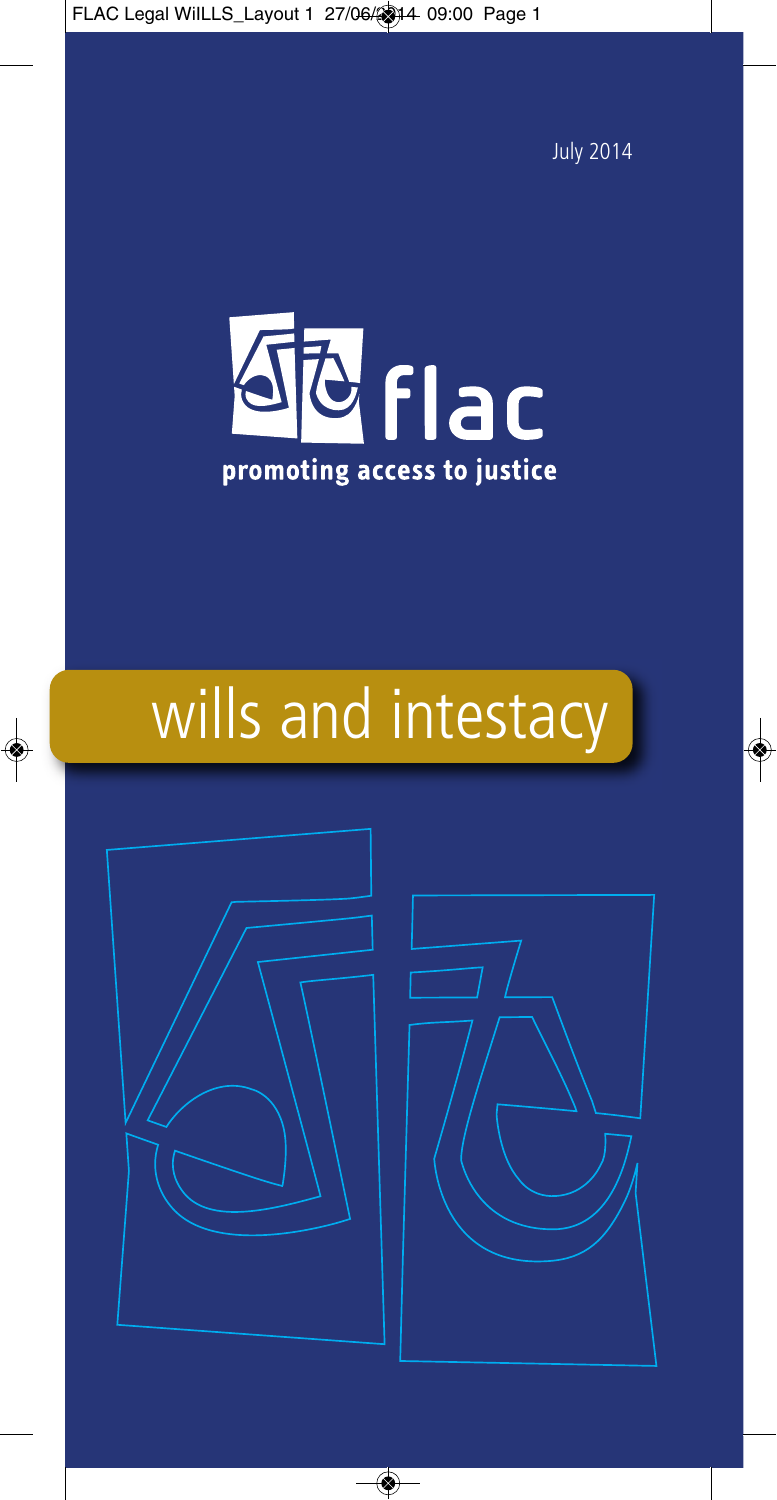You may also be interested in FLAC's leaflet on 'Probate' which covers the process of carrying out the provisions of a will.

**Wills and governed by Act 1965**

#### **Why should I make a will?**

A will is the only way of safeguarding the future of those whom you care for. When you die, your affairs must be wound up. There are likely to be outstanding bills to be paid as well as property which needs to be distributed.

Making a will simplifies all of this. It allows you to decide who gets what, with minimum delay and hassle. Without a will, the distribution of your assets will be determined by law - the law of intestacy (see below) - and therefore people outside your family will not receive anything and/or members of your family may not receive what you would have wished. A will can also be used to exempt your next of kin from paying tax.

It is **very important** for you to make a will if you have any children under 18 or any longterm dependents. You can also draw up a document to appoint a **testamentary guardian** to a child or include a term to this effect in your will. This is a trusted person who will be responsible in part or in full for the welfare of any children under 18 in the event of your death.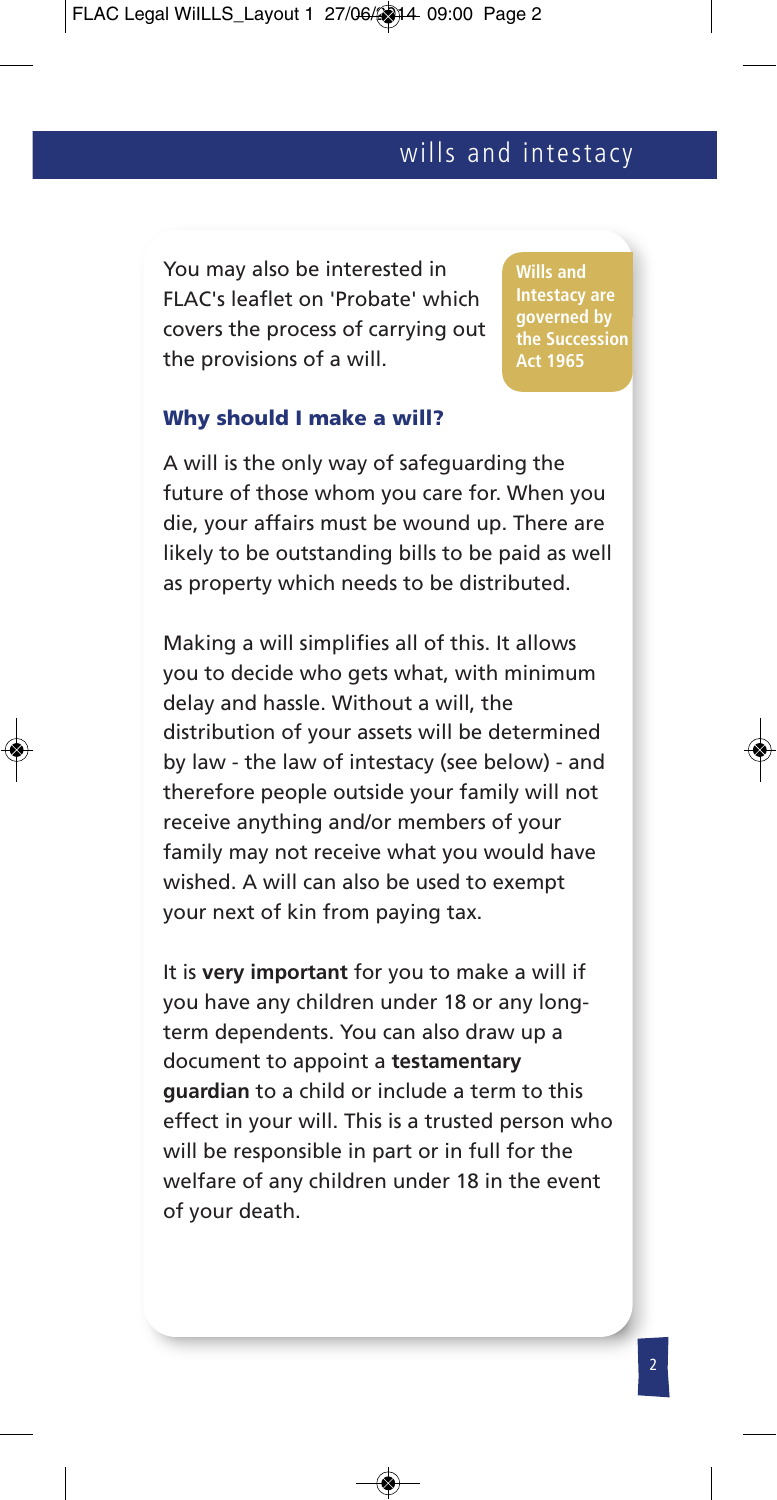#### **How do I make a legally valid will?**

There are very strict guidelines as to what makes a will valid. These are:

- 1. The testator (person who makes the will) must be **over 18 years of age** (or be married; however, unless you get a Court Exemption Order, the legal age of marriage is 18).
- 2. He/she must act of his/her own free will – not under pressure from another person.
- 3. He/she must be of sound mind and memory and understand that he/she is making a will.
- 4. The testator must know the nature and extent of his/her property and be capable of naming all of the people who may expect to benefit from his/her estate.
- 5 The will must be **in writing**.
- 6. The will must be signed at the end by the testator. If the testator cannot sign it then he/she must direct someone else to do so in his/her presence. The 'signature' can be the initials of the testator or, if the testator is physically unable to sign or illiterate, then it could be a mark made by him/her.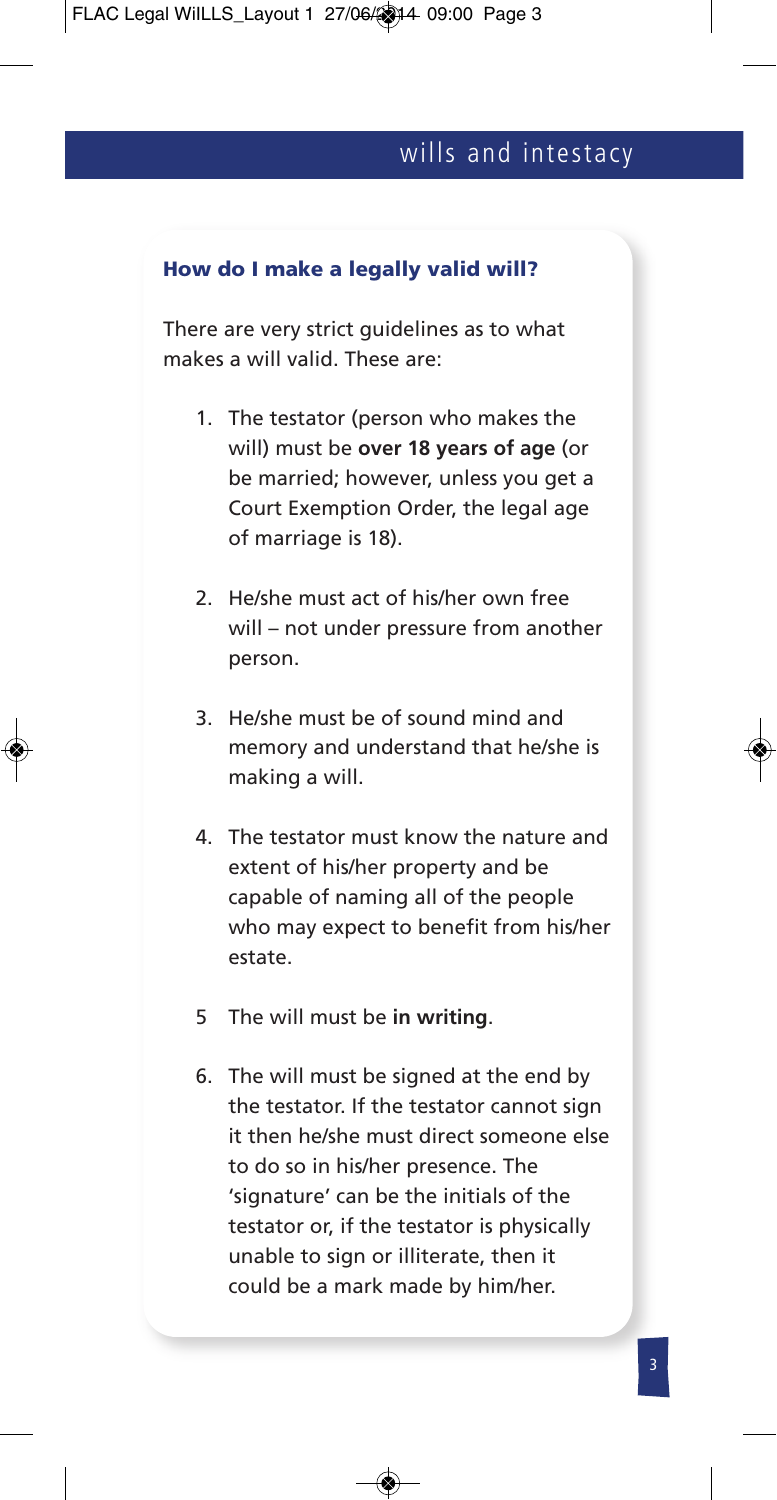- 7. That testator's signature must be made in the presence of TWO witnesses who are both present at the same time.
- 8. The witnesses must sign their signature in the presence of the testator, ideally in the presence of each other but not necessarily so.
- 9. A witness or his/her spouse **cannot** benefit under the will.

Where these formalities are not respected, the will may fail and, if so, the law in relation to intestacy will then determine how your property is distributed.

#### **Can I draw up the will myself and save costs?**

Due to the complex rules for making a will, you should seek the advice of a solicitor. All too often a will can fail due to one of the rules not being correctly carried out which means that the dead person's wishes may not be respected. Your will is open to challenge if it does not meet all the legal requirements. Also, you may not be aware of the full range of issues that your will can cover and provide for. However, it is possible for a non-lawyer to draw up and execute a valid will without legal advice.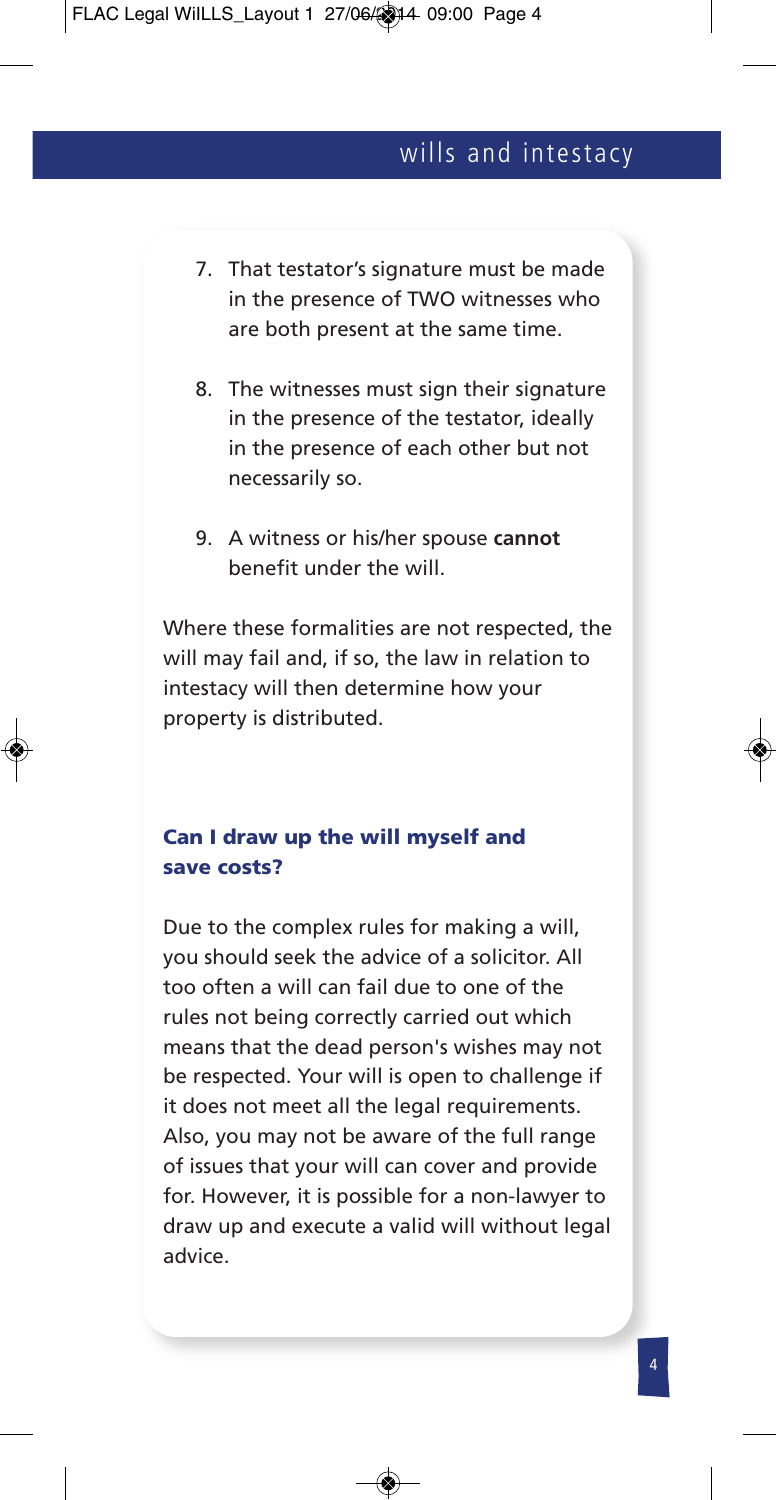#### **What is an executor?**

The executor is the person named in the will who has the job of carrying out the terms of the will. Preferably, there should be more than one executor.

Executors can benefit (receive property, money or a gift) from the will. However, no witness to a will or the spouse of that witness can benefit. They must be over 18 and not suffering from a legal disability: this is when a person is barred from performing certain duties because they may, for example, not be of sound mind or have been declared a bankrupt. Otherwise they cannot get a grant of probate. A grant of probate allows the executor to deal with the deceased person's assets.

#### **What sort of things should I think about including in my will?**

You will need to think about the people who will be affected by your will - if you have any spouse or partner, current or former, civil partner, any children, grandchildren and so on. You will need to think about any properties you own or co-own, both in Ireland and abroad. Have you made any foreign wills? Do you have any other interests at home or abroad? What items of value do you own car, jewellery, shares, unit trusts, furniture,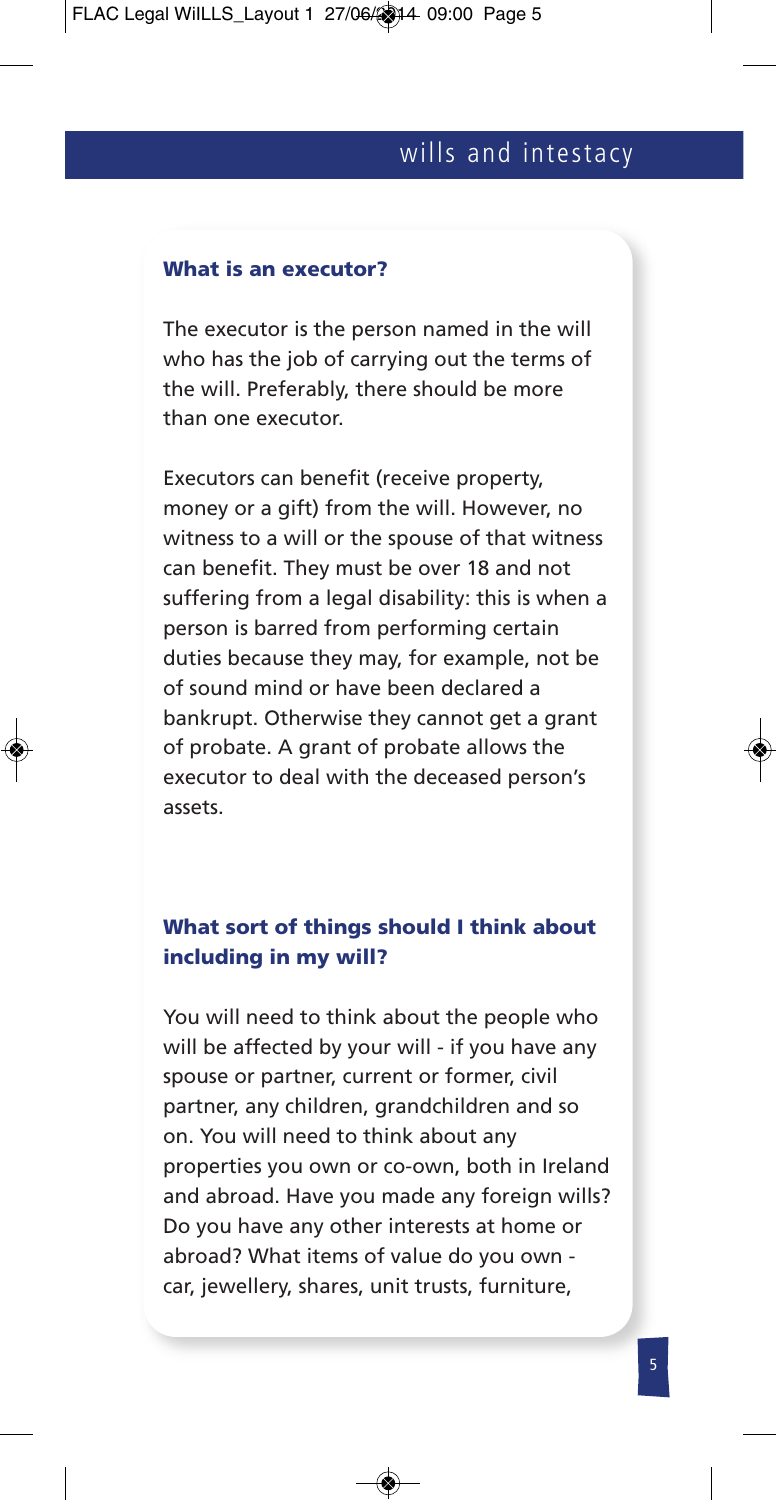bank accounts and so on? Do you have any pensions or life insurance or endowment policies, and what arrangements are provided in them should you pass away? Joint accounts should be carefully examined as it is not automatic that the other account holder will take over on your death.

#### **What do I need to include in my will?**

- $\vee$  Name and address of the testator.
- $\vee$  A revocation (cancellation) of any earlier wills.
- $\vee$  The appointment of executors preferably more than one, giving addresses and relationship to you, if any.
- $\vee$  A list of legacies (gifts of money or goods).
- $\vee$  A list of devises (gifts of real property, such as land).
- $\vee$  A residuary clause this lays out how any left-over estate (possessions or property) should be distributed.
- $\vee$  The date. If this is absent, a witness will have to swear as to the date of the will.
- $\vee$  The signature of the testator at the end of the will.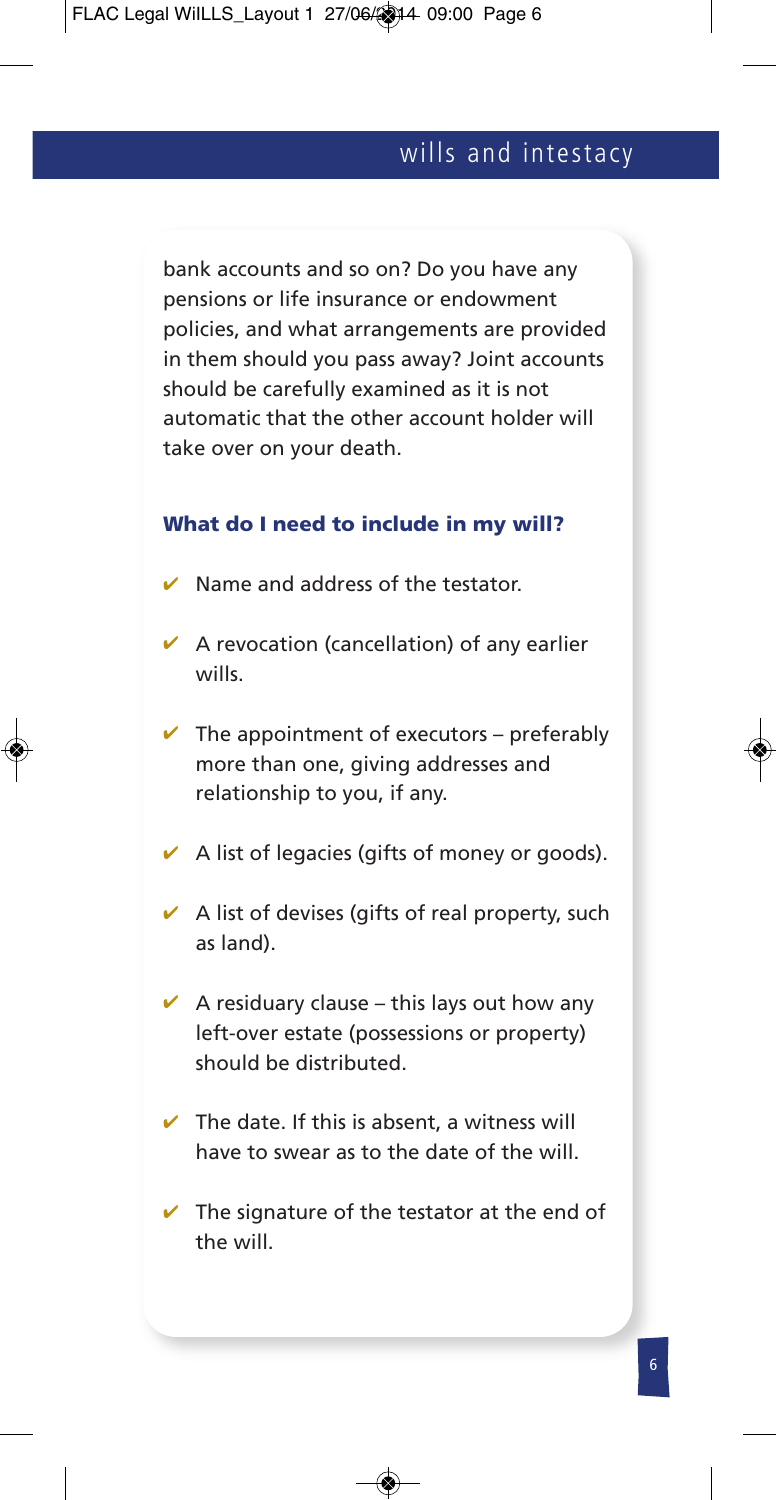An **attestation clause**, which is evidence that the testator signed the will in the presence of two witnesses and that the two witnesses each signed the will in the presence of the other. If this is absent the will is not invalid, but the Probate Office will require an affidavit from one of the witnesses.

#### **An example of an attestation clause:**

"Signed, published and declared by said testator as and for her last will and testament in our presence who in her presence and at her request and in the presence of each other we have hereunto subscribed our names as witness, this will having been printed/written on one single A4 page."

In the past, **testator** was the word used if the person making the will was male and **testatrix** if female, but 'testator' is now commonly used for both men and women.

#### **Can I change my will?**

You may change or alter your will at a later date. It is a good idea for a person who has made a will to read over and review their will for any changes every five years or so. All changes, additions and alterations must be signed, dated and witnessed in the same way that the will was made.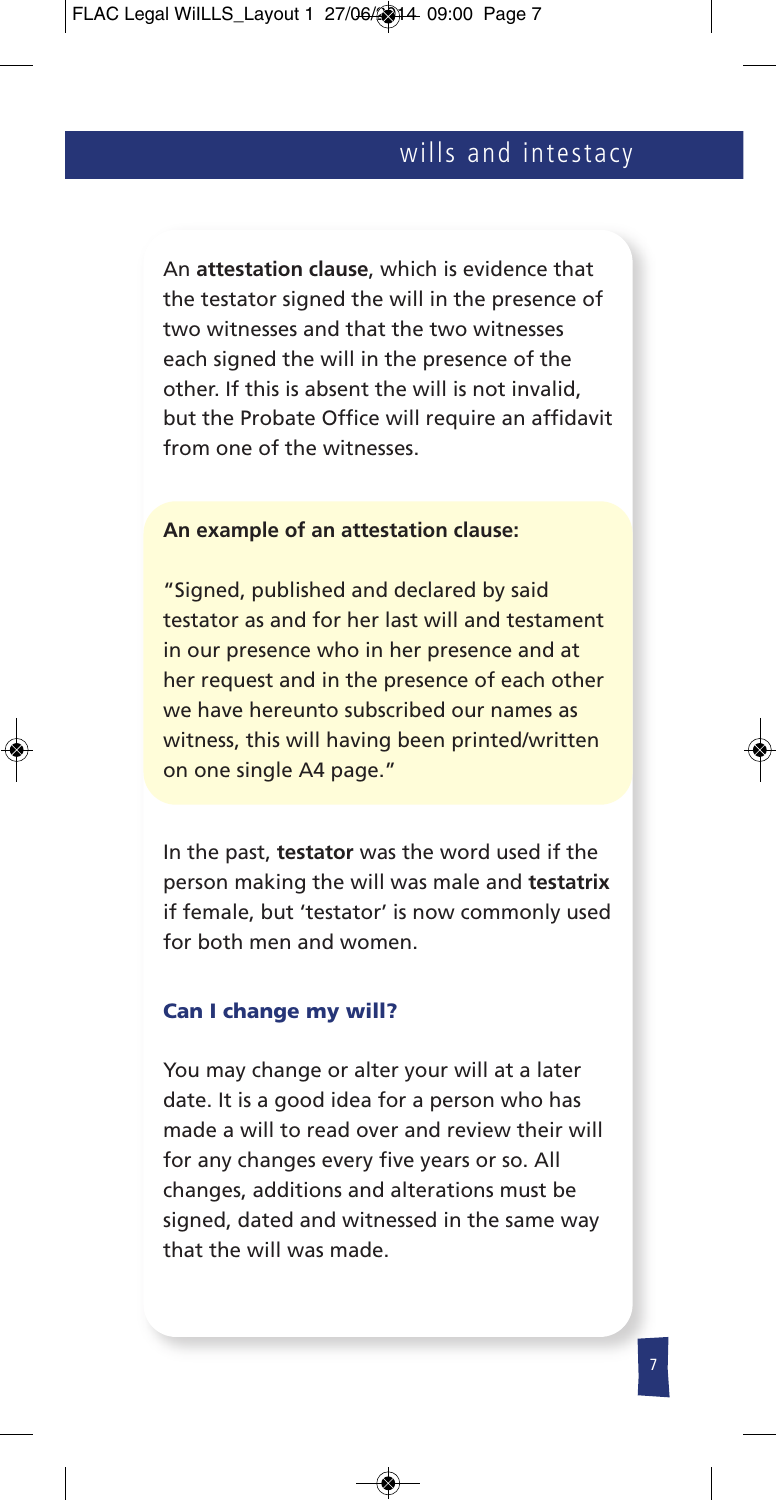#### **Can I make more than one will?**

You may make more than one will, for example, when you own property in more than one country. If you want to make a completely new will regarding certain property, you must **revoke** (cancel) a previous will that also deals with the same property.

#### **Revocation of a will is automatic where:**

- If you marry or enter into a civil partnership, your will shall be revoked, unless you had made your will in contemplation of that marriage or civil partnership.
- If you make another will, the first will you made shall be revoked.
- If you draw up a written document that is executed in accordance with the requirements for a will, your first will shall be revoked.
- If you burn, tear or destroy your will, it will no longer be considered valid. Or, if you have someone else destroy it, your will shall be revoked, provided this was done in your presence, with your consent, and with the intention of revoking your will.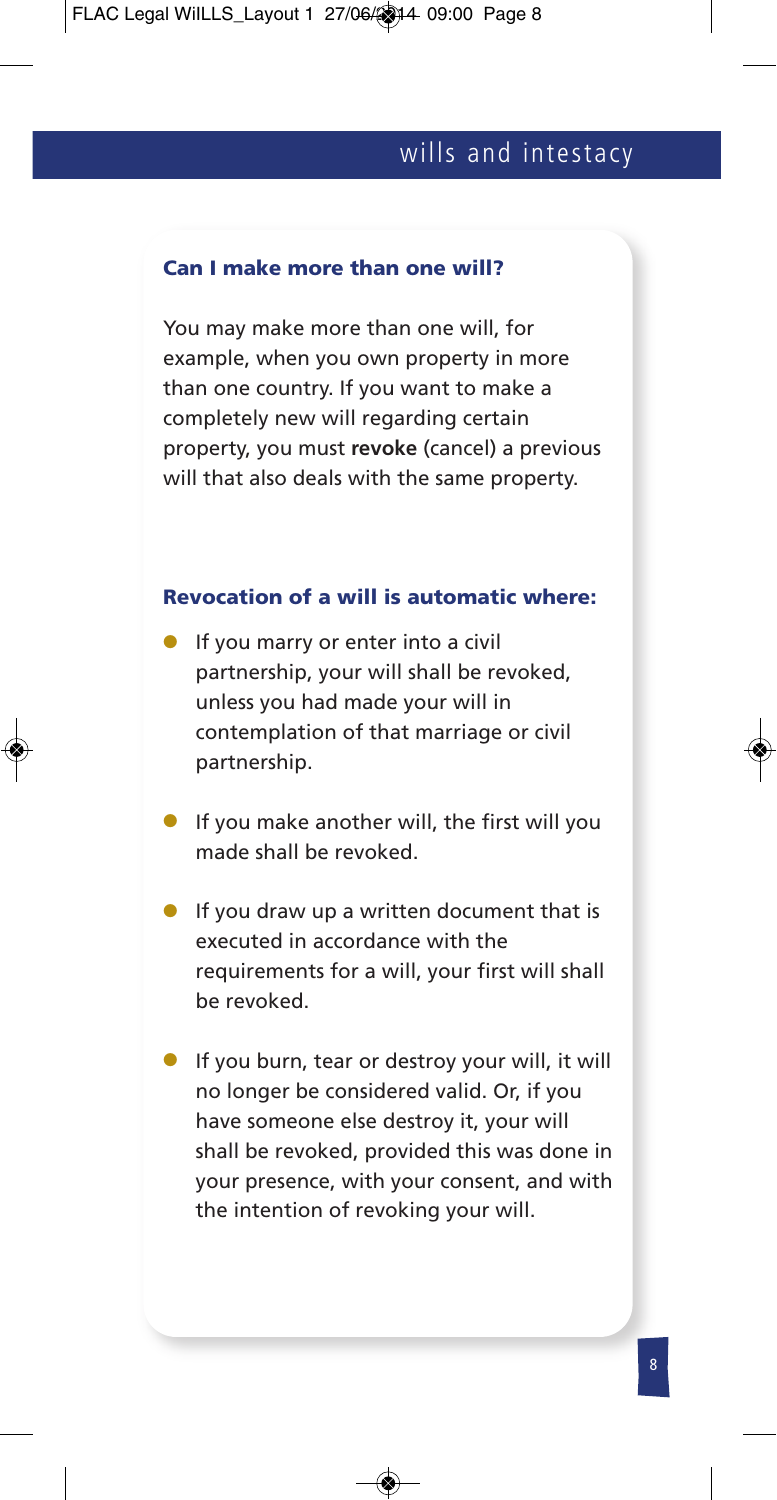#### **So can I decide who gets what?**

- You may lay down in your will which persons you choose to receive property or an asset and it is for you to decide the way in which your estate will be divided up. However, over and above this, the law ensures that your surviving **husband or wife** receives a specific portion of your estate called the 'legal right share'. This will be one half of your estate if there are no children and one-third of it if there are.
- **Civil partners** enjoy the same 'legal right share' as spouses, which is one half of the estate if there are no children and one-third if there are children. A spouse or civil partner may renounce their right to a legal share, in writing. A civil partner is defined in law as either of two persons of the same sex who have entered into a currently valid, legally recognised civil partnership or other legal relationship accepted under the Act. Civil partners enjoy the same succession rights as spouses in that, once registered, civil partners will be subject to automatic succession rights on the death of each other. Similar to married persons, their testamentary freedom will be then considerably restricted. **Civil Partnership Act 2010**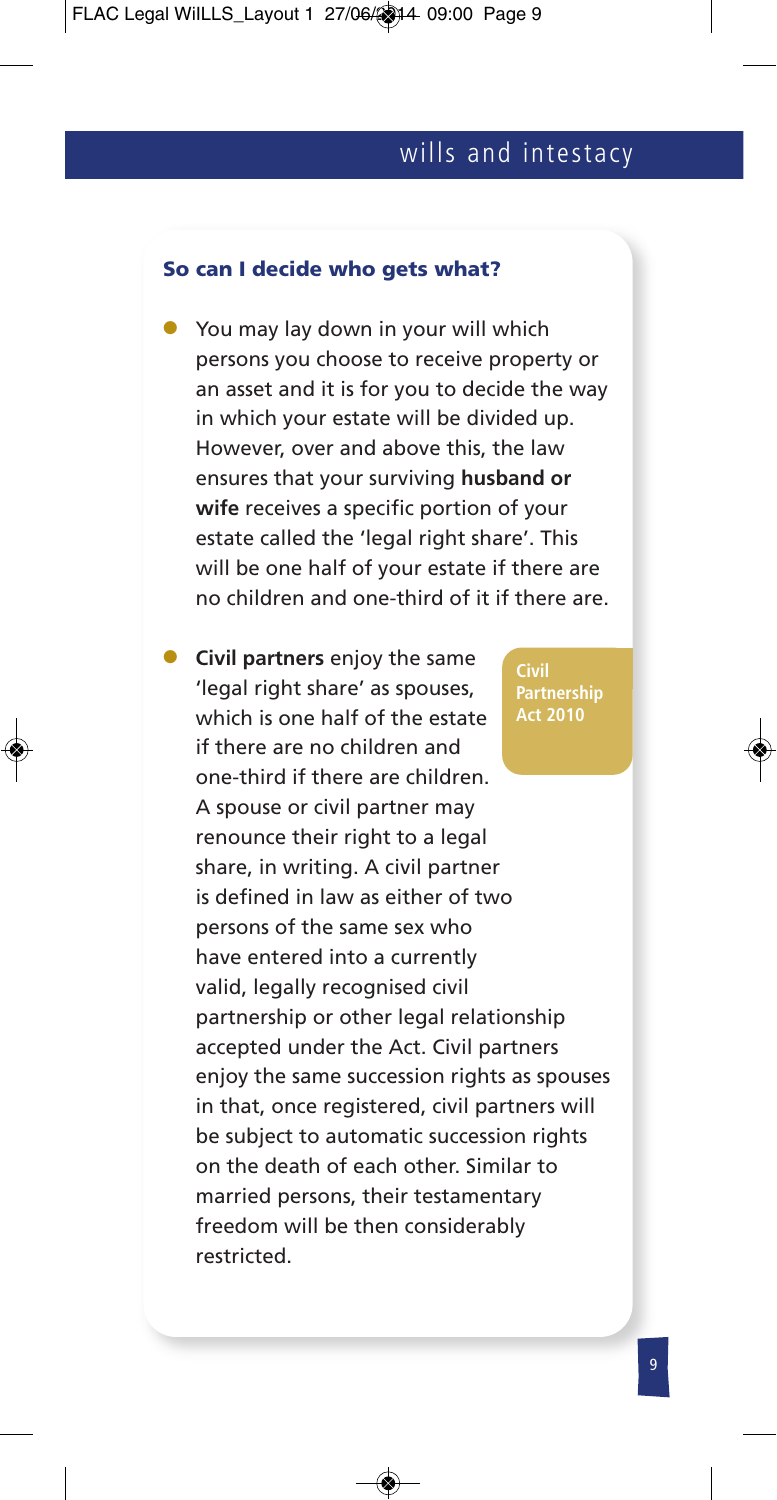l Unlike civil partners, **cohabitants** do not have automatic succession law rights to the estate of their deceased partners. Instead, there is a redress scheme that allows a qualified cohabitant to apply for provision from the estate of the dead person. A 'qualified cohabitant' means that you have been cohabiting with the person for five years or longer if there are no children) or for two years or longer if you have a child or children together. There is a six month time-limit under the legislation within which a qualified cohabitant must make such an application. Further, in making provision for an applicant under the redress scheme, the court cannot exceed a share greater than what a spouse or civil partner would be entitled to either on intestacy or by way of a legal right share. Where a deceased cohabitant was married at the date of death, an application brought by a cohabitant cannot affect the legal right share of the spouse. **Part 15 of Act 2010**

**Partnership**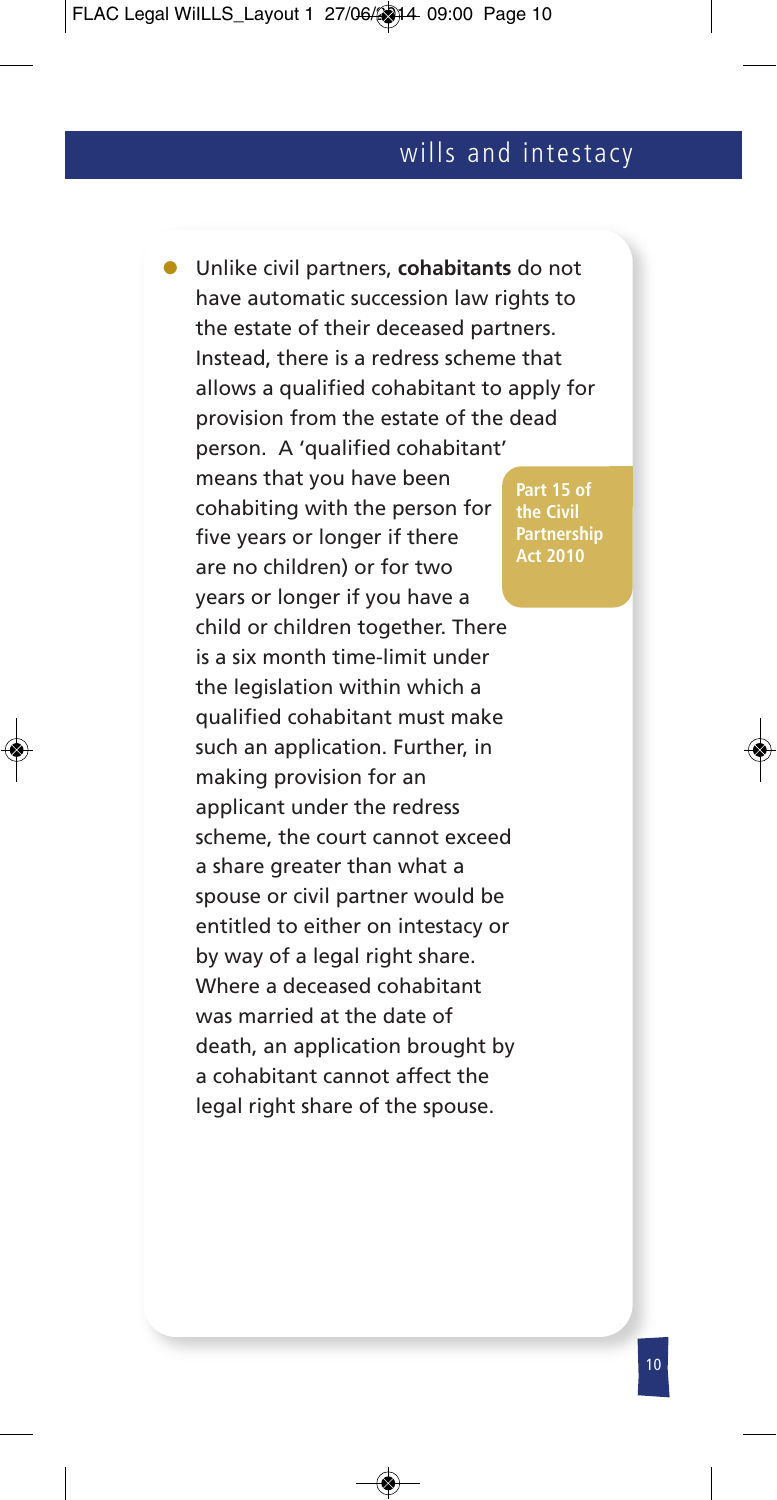#### **What about providing for my children?**

The law provides that some payments made to a child during a testator's life will be assumed to be made towards satisfying that child's inheritance. This covers payments considered to be the 'permanent provision' for a child.

If a payment made to a child during the testator's lifetime was not intended to satisfy the child's inheritance, this should be declared by will.

You should note that your children **do not have an automatic right to inherit** from you. Therefore you should clearly provide for them in your will stating what share goes to what child.

However, if a child or his/her guardian feels that proper provision has not been made for him/her in the will, he/she can apply to court to have this matter considered. The court will then decide

**Section Act 1965**

whether or not the deceased parent has failed to make proper provision for that child in the will. Where the court believes that the testator has failed in his or her moral duty to make proper provision for the child in accordance with his or her means, whether by his will or otherwise, the court may order that proper and just provision be made for the child out of the estate.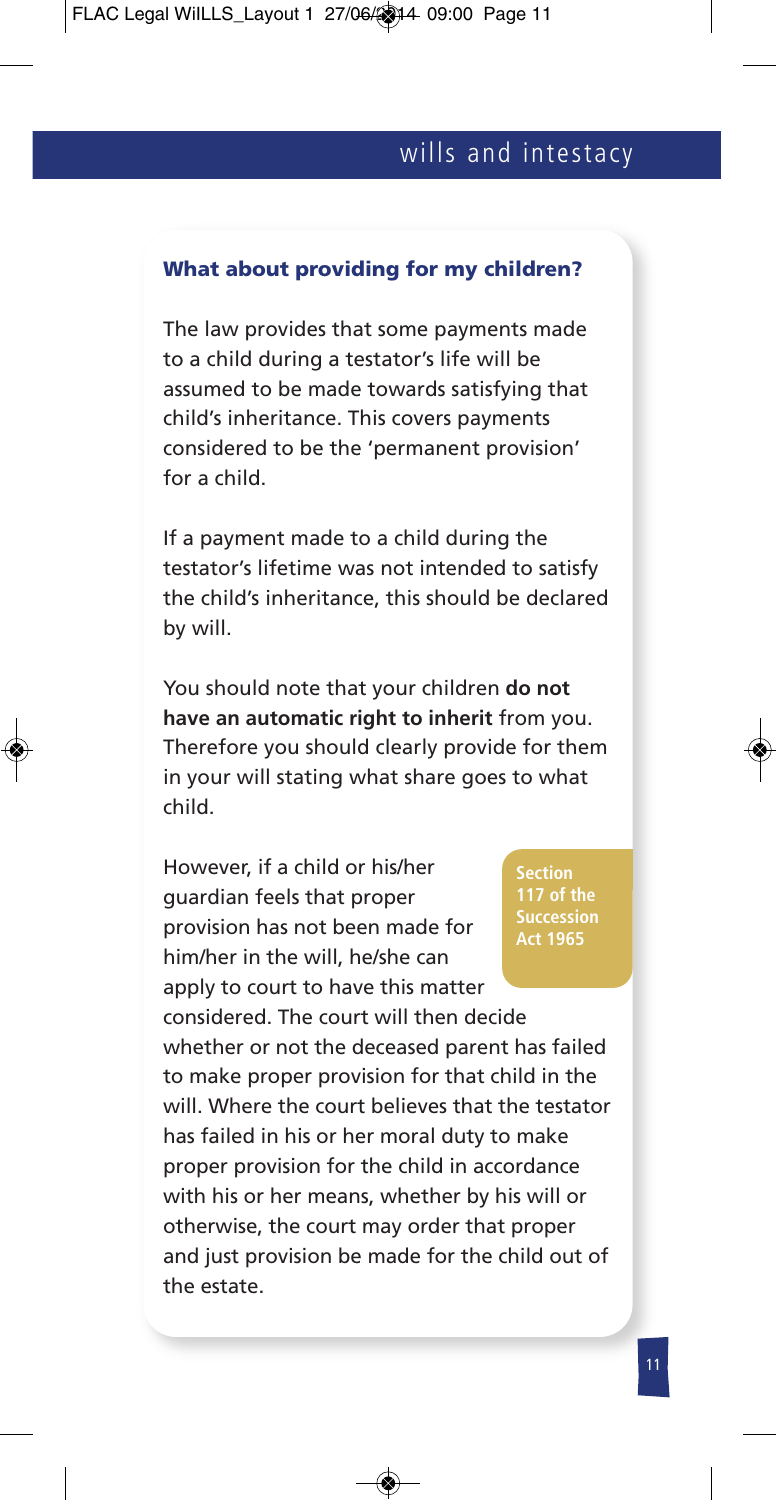**Note** that a 'child' under section 117 can also refer to a person aged 18 years or more. If you are a child or adopted child of any age, you may apply to the courts under section 117.

#### **What are trustees?**

If your children are very young, you may wish to put a bequest aside for them until they reach a specific age. Likewise, you may wish to bequeath to a person who requires assistance to manage his or her affairs. In this instance, you can appoint trustees who can hold the bequest in trust for the beneficiary until he or she reaches the specified age, or on an ongoing basis if needed. The trustees can benefit from the will also. They will have the power to look after and pay out, in part or full, the bequest on behalf of the beneficiary, as specified in the will. You will need to state in the will what happens to any unused portion of inheritance should the beneficiary die.

A trust might also be used if the beneficiary is incapable of managing his or her affairs for whatever reason.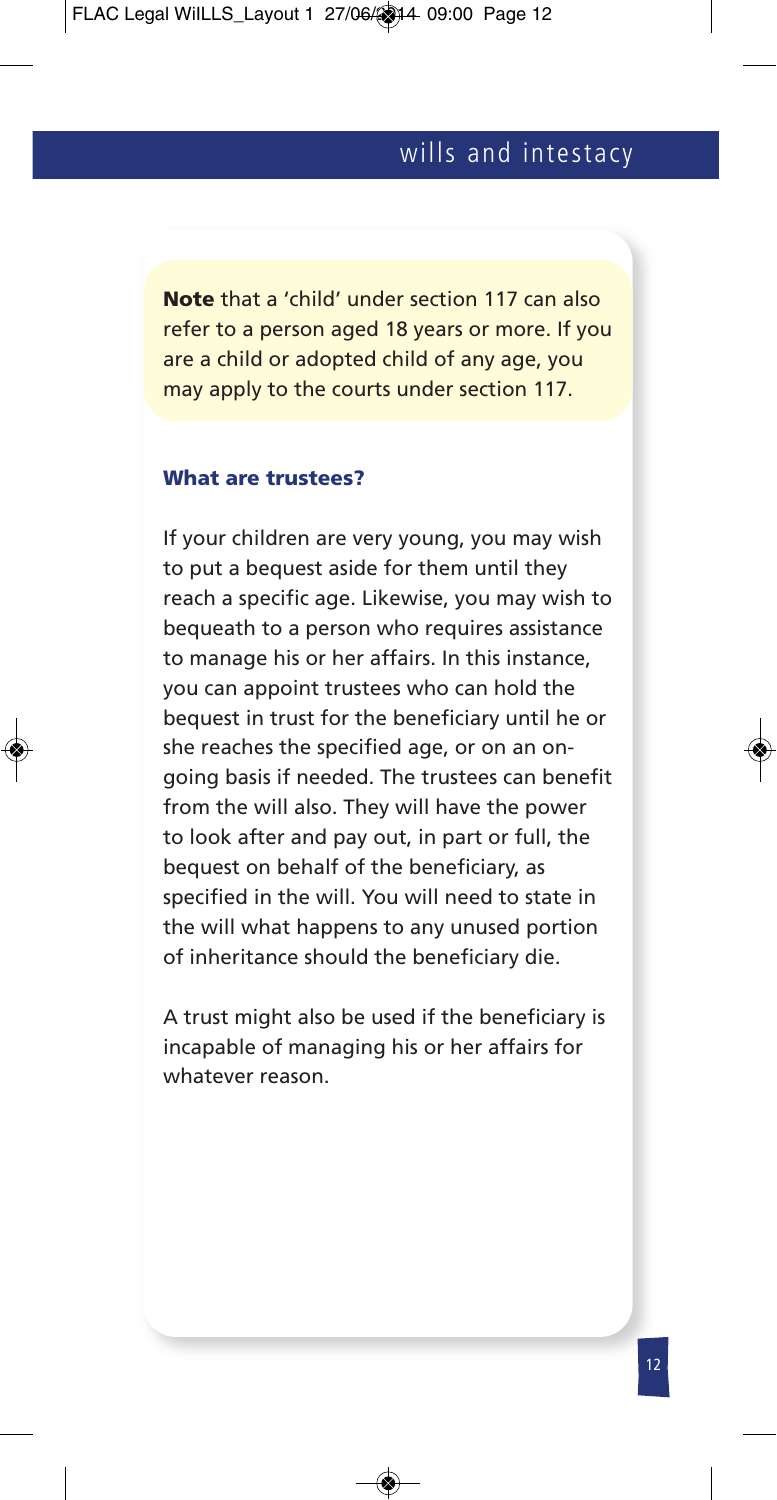#### **What are guardians?**

A guardian is the person or persons you name to act as parent should you die before your children reach the age of 18. This is not the same role as a trustee, who manages the fund or inheritance of the child, but guardians can also be trustees. Unless you have named persons to act as guardians in your will, then on your death your relatives will have to apply to the court to have a guardian appointed to the children. Therefore you are strongly advised to name guardians for your children in your will, taking into account issues like how and where you would like to see them reared and what provisions might be made for their education, for example.

#### **How can I provide for my spouse or partner?**

If you die leaving a will, otherwise known as testate, no matter what you put in your will your wife/husband is legally entitled to

- a) one-third of your estate, where you have surviving children; or
- b) half of your estate, if you do not have any surviving children.

This is on top of any **joint property** you may have with your spouse, which should be considered also when you are making your will.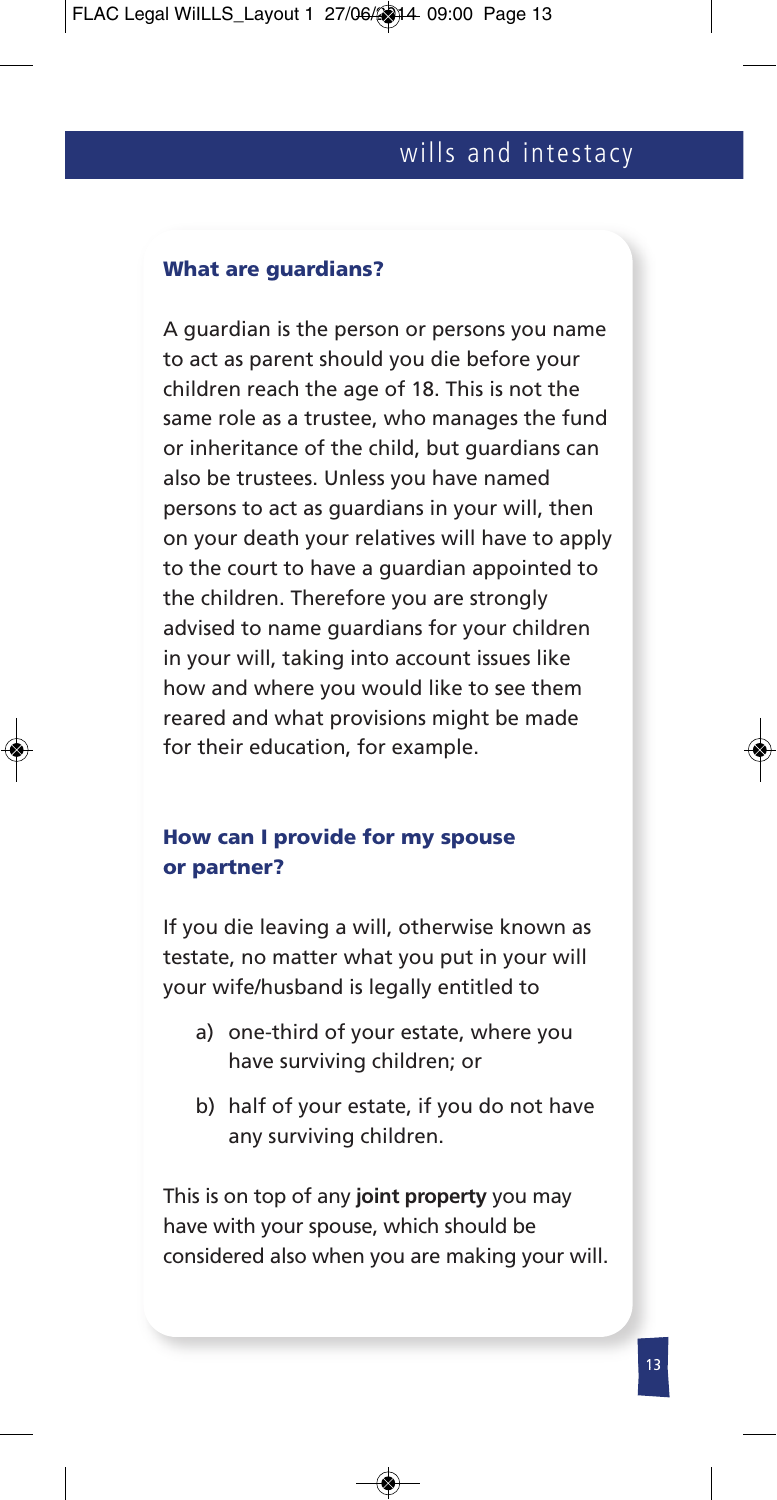Where there are joint bank accounts, it must be noted that this is legally complex and involves matters such as the terms of the bank contract, what exactly you and your joint holder intended when you set up the account, and how much you each contributed to the account. It is especially contentious where the joint account holder is not your spouse or child. It is therefore very important that you leave specific written instructions in your will and to the other joint account holder as to who will inherit your share of a joint account, taking into account the issues mentioned above.

#### **What about my ex-partner?**

You can reduce conflict over entitlements after your death by specifying in your will what provisions are to be made for any ex-partners.

- **If you are divorced**, the terms of the court order will determine any claims from your ex-spouse. This is because although divorce 'extinguishes' or removes inheritance rights, provision may be made for future supports to a spouse from your estate at the time of divorce in the court order.
- l **Legal separation or judicial separation** does not extinguish succession rights automatically, but may do depending on the terms of the separation agreement or judicial separation – you will have to investigate this when you are making the will.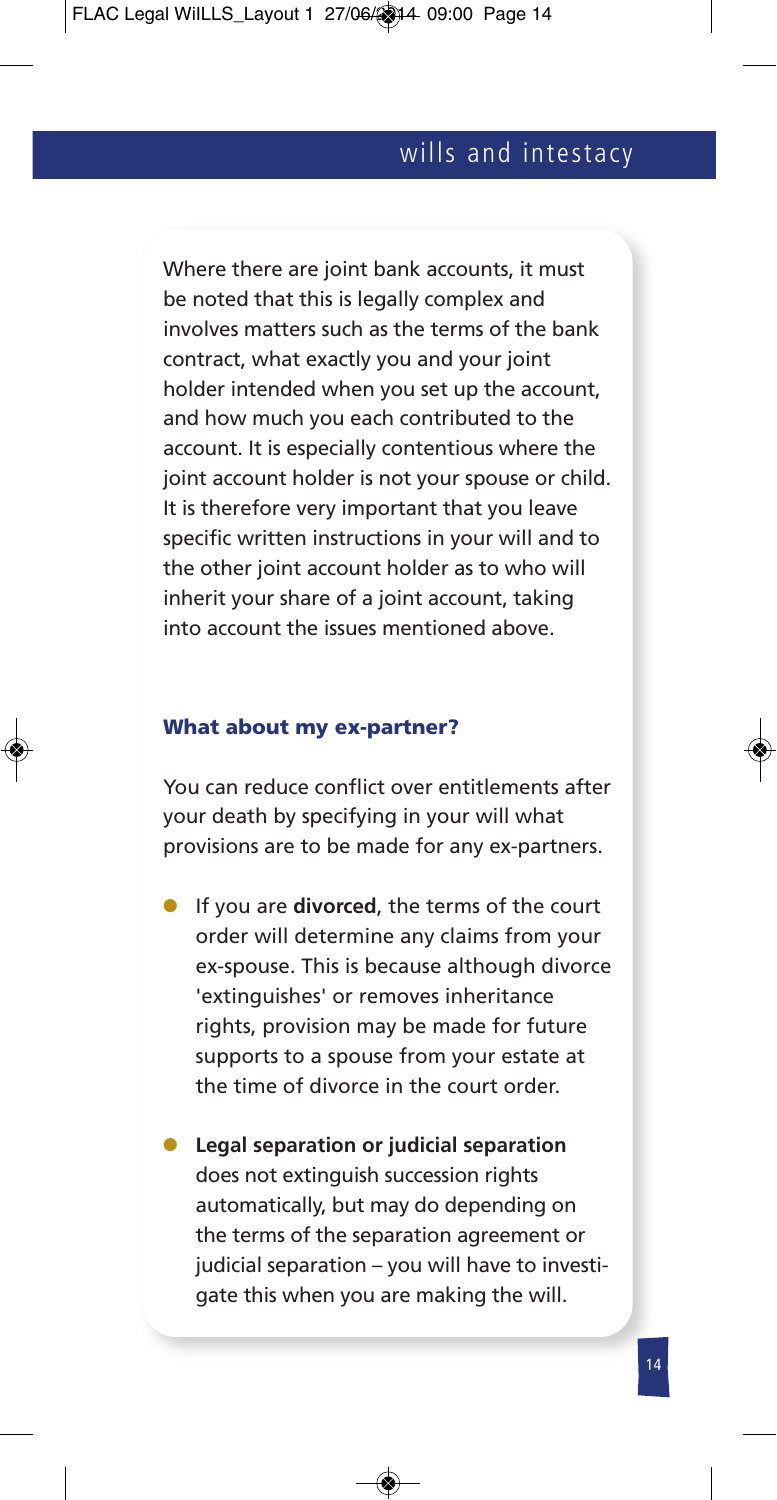#### **Joint properties**

It is also important to note whether the joint property is a joint tenancy (where the surviving party will automatically inherit on your death) or a tenancy in common (the surviving partner does not have any automatic right to your share and you can bequeath it to any beneficiary/beneficiaries in your will).

# **Intestacy**

Where a person has not made a will or the will they have made is found to be invalid, that person is said to have died intestate. In this case, his or her property is distributed according to the law of intestacy laid down in the Succession Act 1965. Where some of those who would have inherited have died before the testator, their children may be entitled to share in the estate.

Since 2011, the law has changed to make provision for civil partners in relation to their legal right share in the event of intestate succession. Part 8 of the Civil Partnership Act 2010 provides that on intestacy, a surviving civil partner is entitled, as a right, to the same share as a surviving spouse; in other words, to two-thirds of the estate where there are children and to the entire estate where there are no children. **of**

**Civil Partnership Rights and Obligations Cohabitants Act 2010**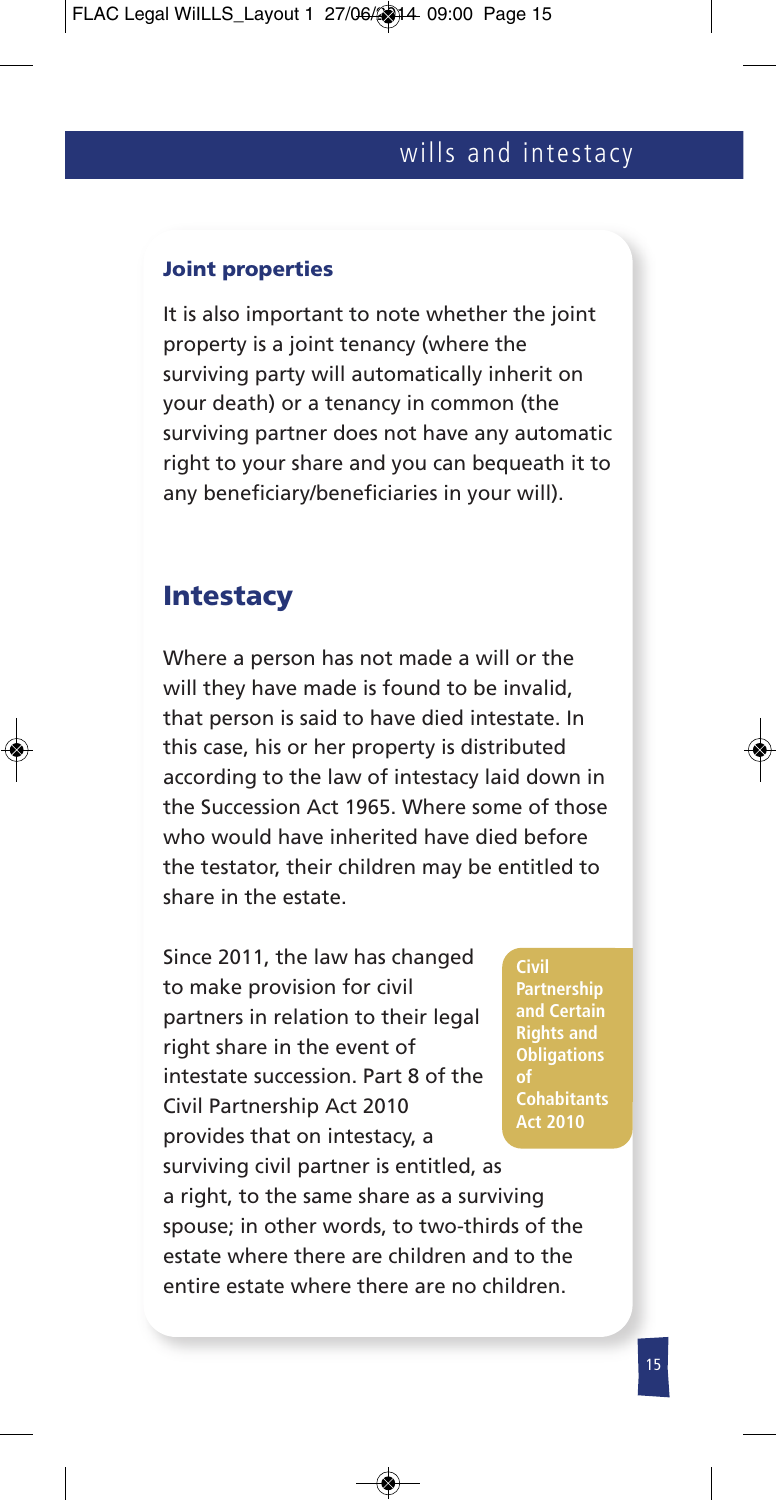| <b>Relative surviving</b>            | Share                                                                |
|--------------------------------------|----------------------------------------------------------------------|
| Spouse/civil partner and children    | Spouse/civil partner take two-thirds and children take the remainder |
| Spouse/civil partner and no children | Spouse/civil partner takes whole estate                              |
| Children and no spouse/civil partner | Children take whole estate                                           |
| Father, mother, brother and sisters  | Each parent takes one half                                           |
| Parent, brothers and sisters         | Parent takes whole estate                                            |
| <b>Brothers and sisters</b>          | All take in equal shares.                                            |
| Nephews and nieces                   | All take in equal shares                                             |
|                                      |                                                                      |
|                                      |                                                                      |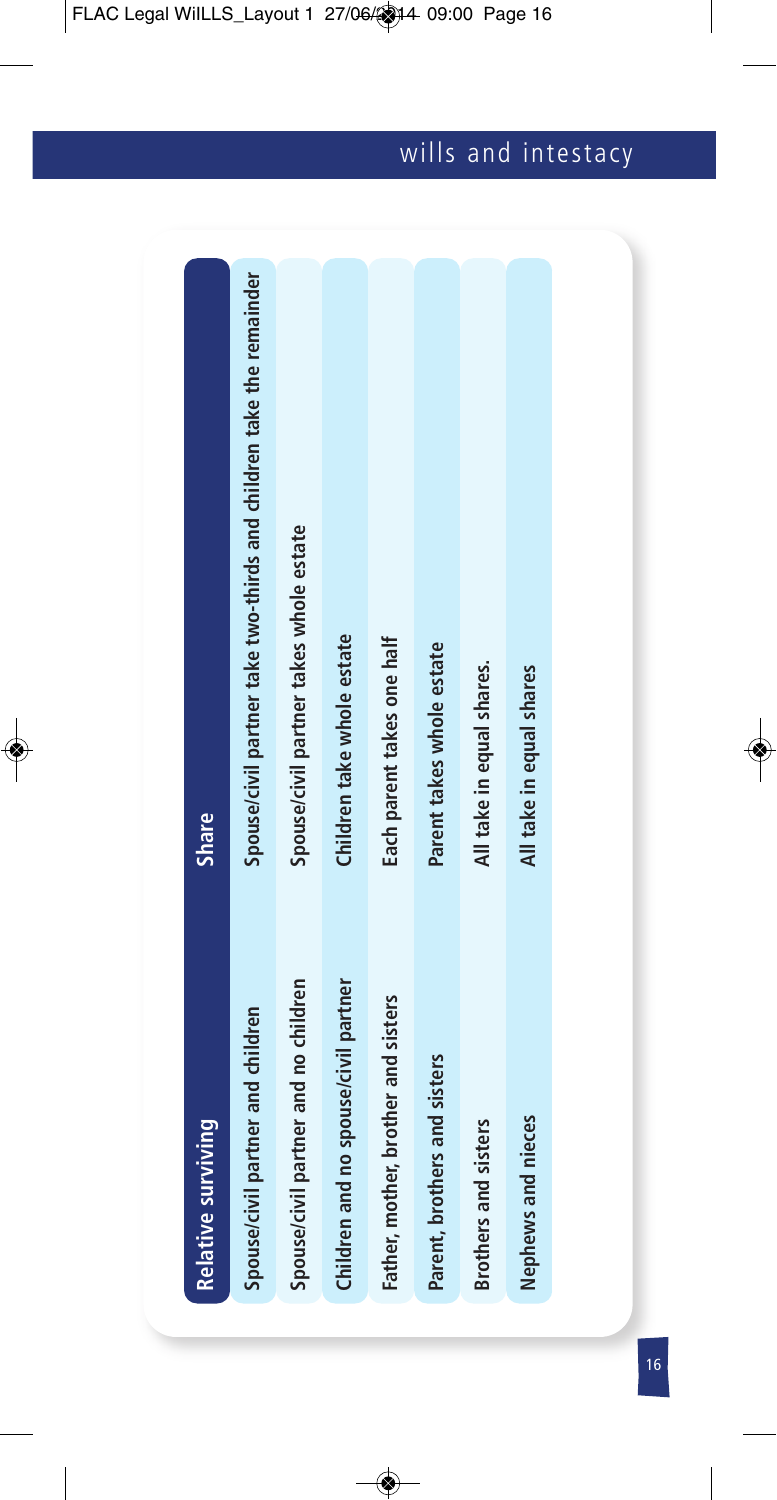#### **Will the beneficiaries have to pay tax?**

Beneficiaries may have to pay Capital Acquisitions Tax (CAT) if the amount of the benefit - combined with any other benefit previously taken – is over a certain threshold. The thresholds vary depending on what the family relationship is with the dead person. Inheritances from parent to child and usually from child to parent have a higher threshold than those between other relatives. **Spouses or civil partners are exempt from inheritance tax**. Inheritances from distant relatives or nonrelatives have a lower threshold.

**Deadlines:** Any person who inherits on the death of another person is legally responsible for paying his/her Capital Acquisitions Tax before the relevant deadline. (However, if the person who gets a benefit is living outside the state, then the executor / administrator or his/her solicitor must act as agent in dealing with the tax liability.) The relevant payment date is either 31 October of the same year where the inheritance is received between 1 January and 31 August, or 31 October of the following year where it is received between 1 September and 31 December.

#### **Finance Act 2010**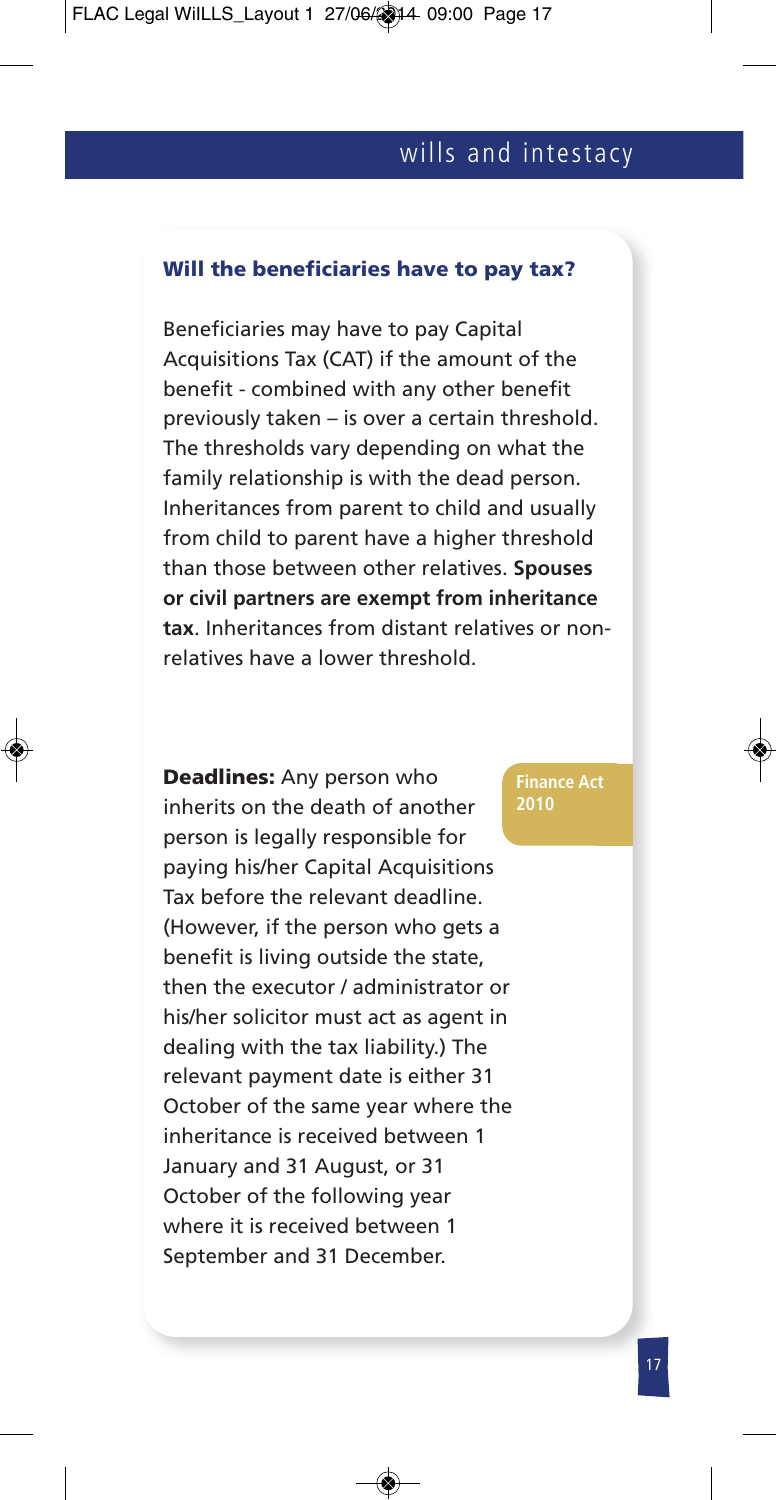If you miss the deadline for paying your tax, you will have to pay interest on the amount owed starting from the valuation date. Note that any payments you then make will first go towards paying off the interest, before the tax you actually owe.

**Valuation date:** The valuation date is the date on which the market value of the asset being inherited is calculated. This may be the date of death, the date of grant of probate or the date of transfer to the beneficiary, depending on the circumstances. See more at http://www.revenue.ie/en/tax/cat/guide/valuati on-date.html

**Tax rates:** The standard rate of tax is 33% in respect of gifts and inheritances taken on or after 6 December 2012.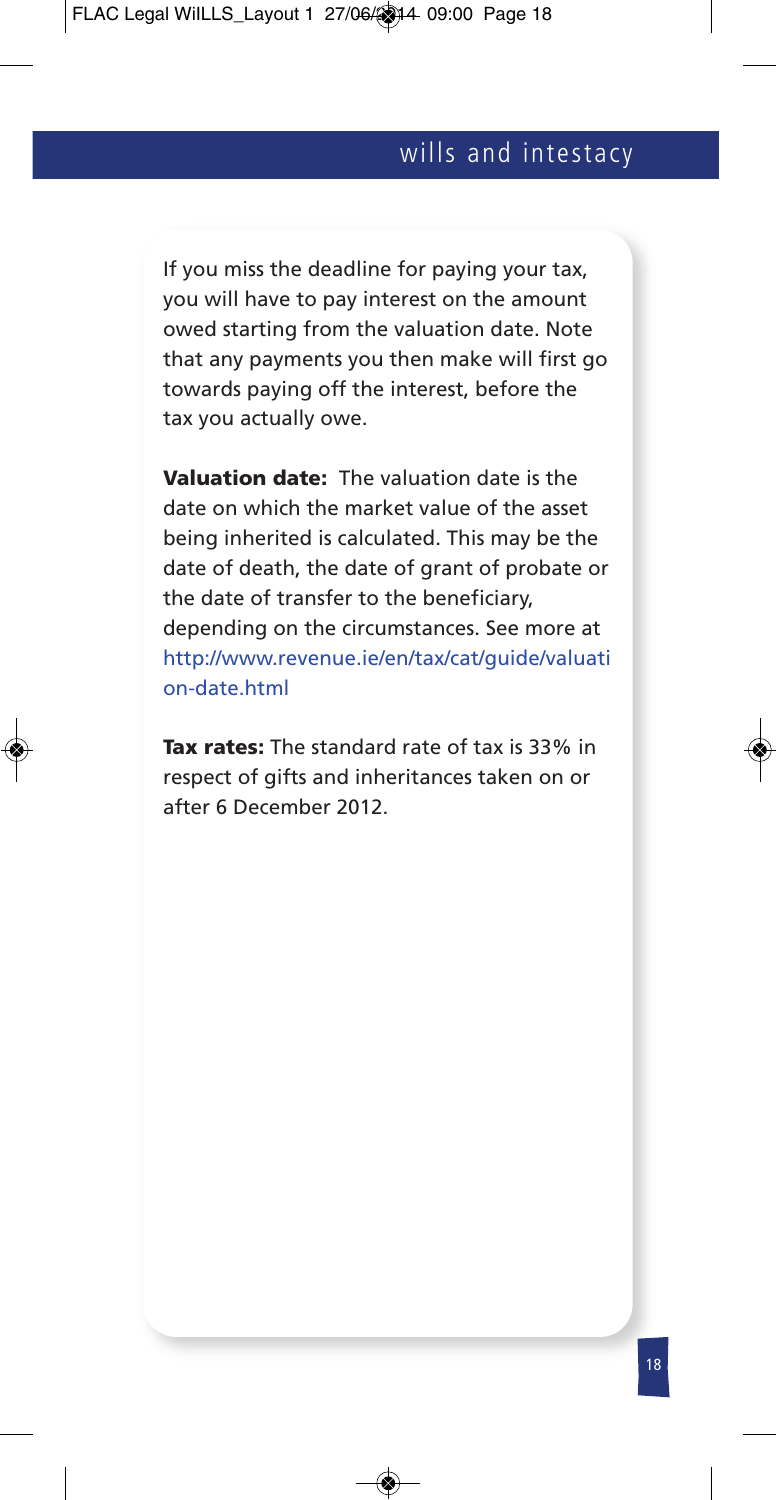| <b>YEAR</b>                          | Group A                               | Group B                                                                                                       | Group C                                                   |
|--------------------------------------|---------------------------------------|---------------------------------------------------------------------------------------------------------------|-----------------------------------------------------------|
|                                      | (after indexation)<br>(Son/Daughter)* | (Parent**/Brother/Sister/Niece/<br>Nephew/Grandchild)<br>(after indexation)                                   | (Relationship other than<br>(after indexation)<br>at A/B) |
| 06/12/2012<br>On or after            | E225,000                              | €30,150                                                                                                       | €15,075                                                   |
| *Includes children of civil partners |                                       |                                                                                                               |                                                           |
|                                      |                                       | **In certain circumstances a parent taking an inheritance from a child can qualify for Group A threshold.     |                                                           |
|                                      |                                       | These thresholds change regularly and you can find up-to-date figures online at http://bit.ly/cat_thresholds. |                                                           |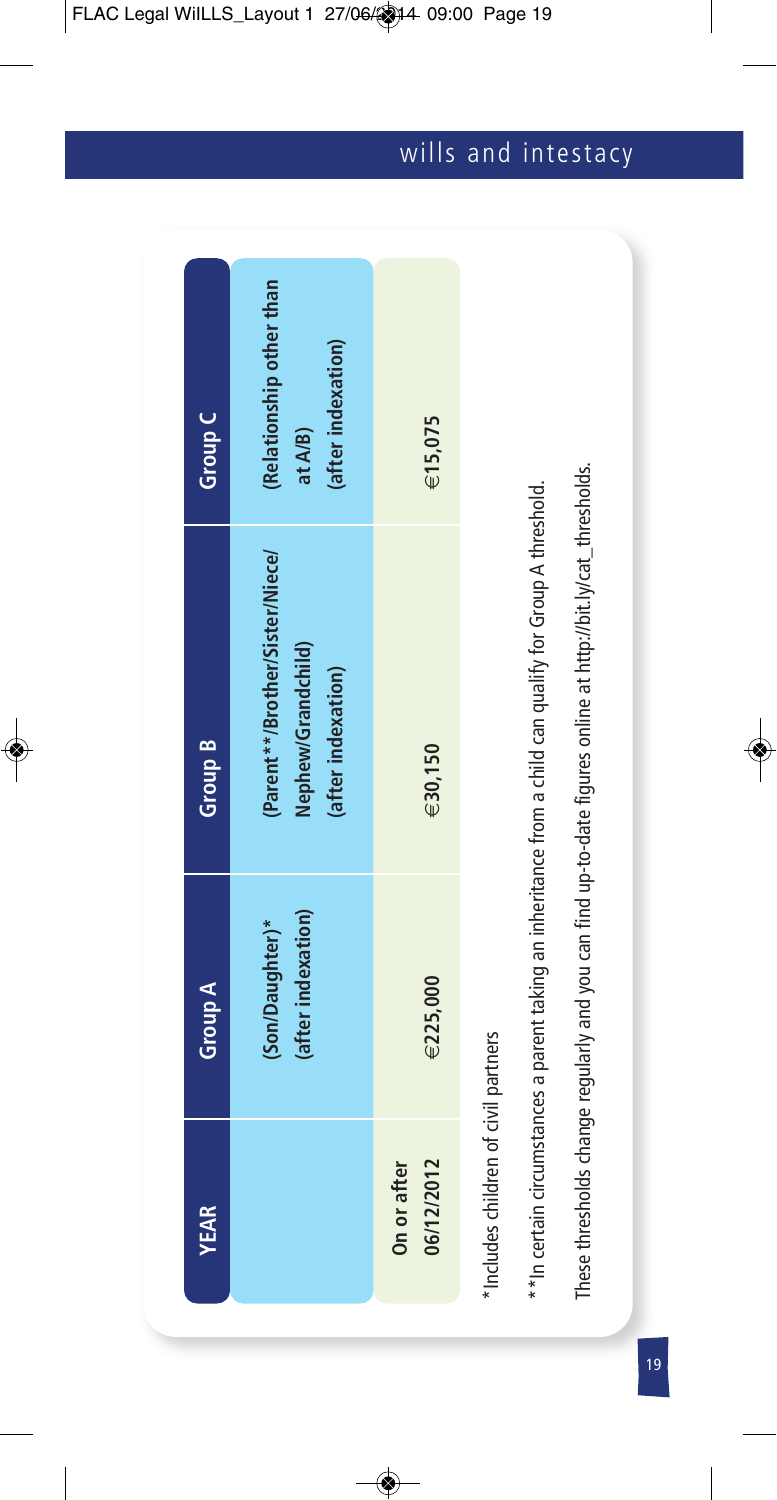#### **Are there any exemptions to CAT?**

The tax exemption of Dwelling-House Relief means that a person who receives a gift or inheritance of a dwelling house will not have to pay Capital Acquisitions Tax on it, provided that:

- $\bullet$  He/she has lived in that house for three years prior to the date of the gift/inheritance.
- $\bullet$  After the date of the gift/inheritance, he/she is not beneficially entitled, in whole or in part, to any other dwelling house, does not own or co-own another house.
- $\bullet$  At the date of the gift/inheritance of that house, the person continues to live there for a period of 6 years, unless they are 55 years or over.

#### **Further Information**

Questions about inheritance tax and probate may be made by emailing captax@revenue.ie or by phoning the Revenue's taxpayer information unit on LoCall 1890 201104.

You may also find out about thresholds for CAT which is levied on gifts and inheritances on the Revenue Office's website www.revenue.ie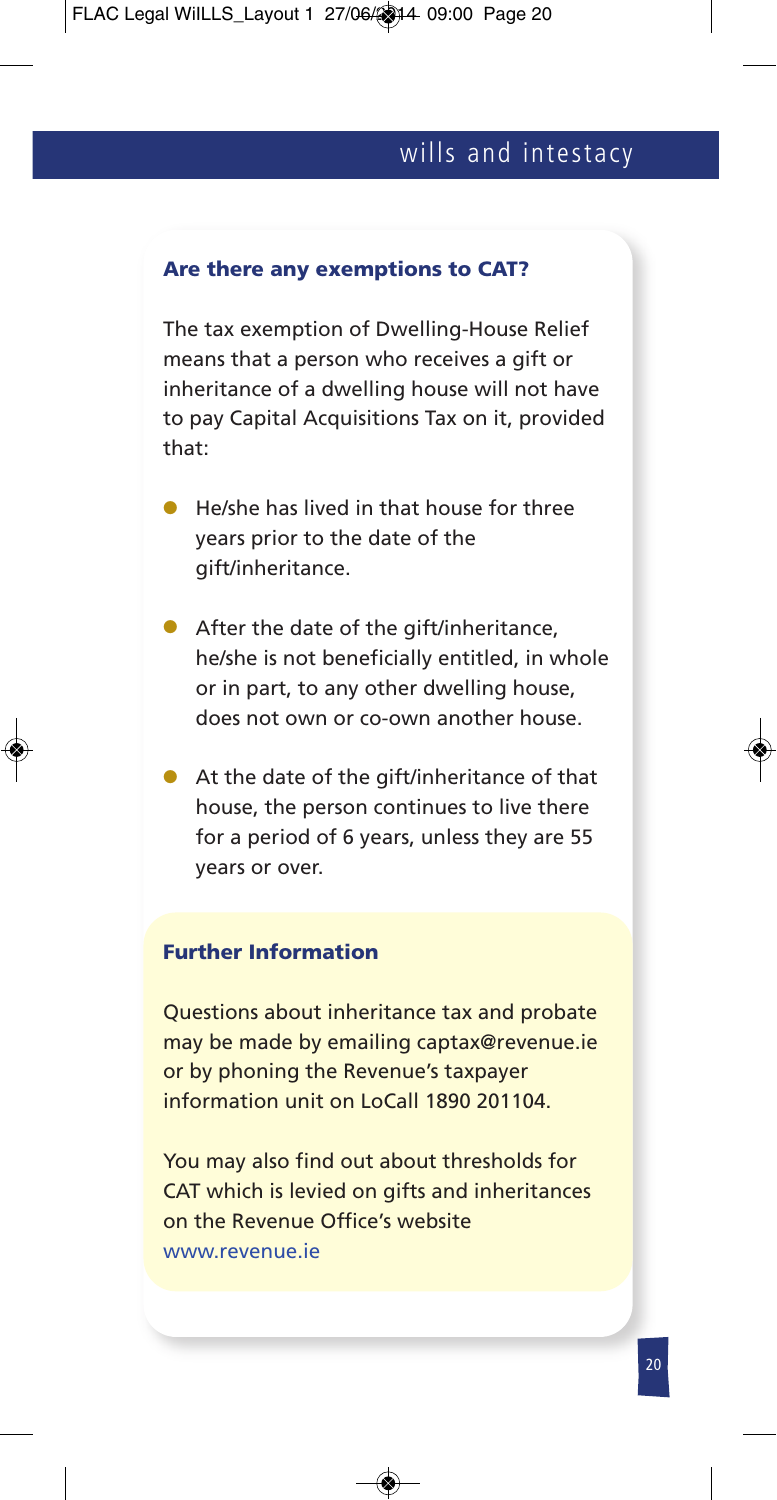#### **Can I get legal aid to help make my will?**

You may be eligible for legal aid if you are a person of moderate means. To qualify for legal aid in civil cases your disposable income and assets must be below a certain limit, there must be merit to the case and there must be no other satisfactory way of resolving the problem. After approval, the Legal Aid Board provides you with the services of a solicitor and, if necessary, a barrister. You can apply for legal aid for more than one matter at a time. The Board's offices are called Law Centres and are located around the country. For the location of your nearest Law Centre, call 1890 615 200.

All those who are granted legal advice and/or legal aid must pay a fee called a contribution to the Board. The minimum contribution is €30 for legal advice and €130 for legal aid. Law centre staff will advise what a person's actual contribution will be as each person is assessed on an individual basis

Before you qualify for legal aid, you must first satisfy a means test. Your disposable income must be less than €18,000 and your disposable capital cannot be more than €100,000.

If you are in receipt of allowances, they will be taken into account and they are deductable when calculating disposable income. The maximum allowance on childcare facilities if you are working is  $\epsilon$ 6,000 per child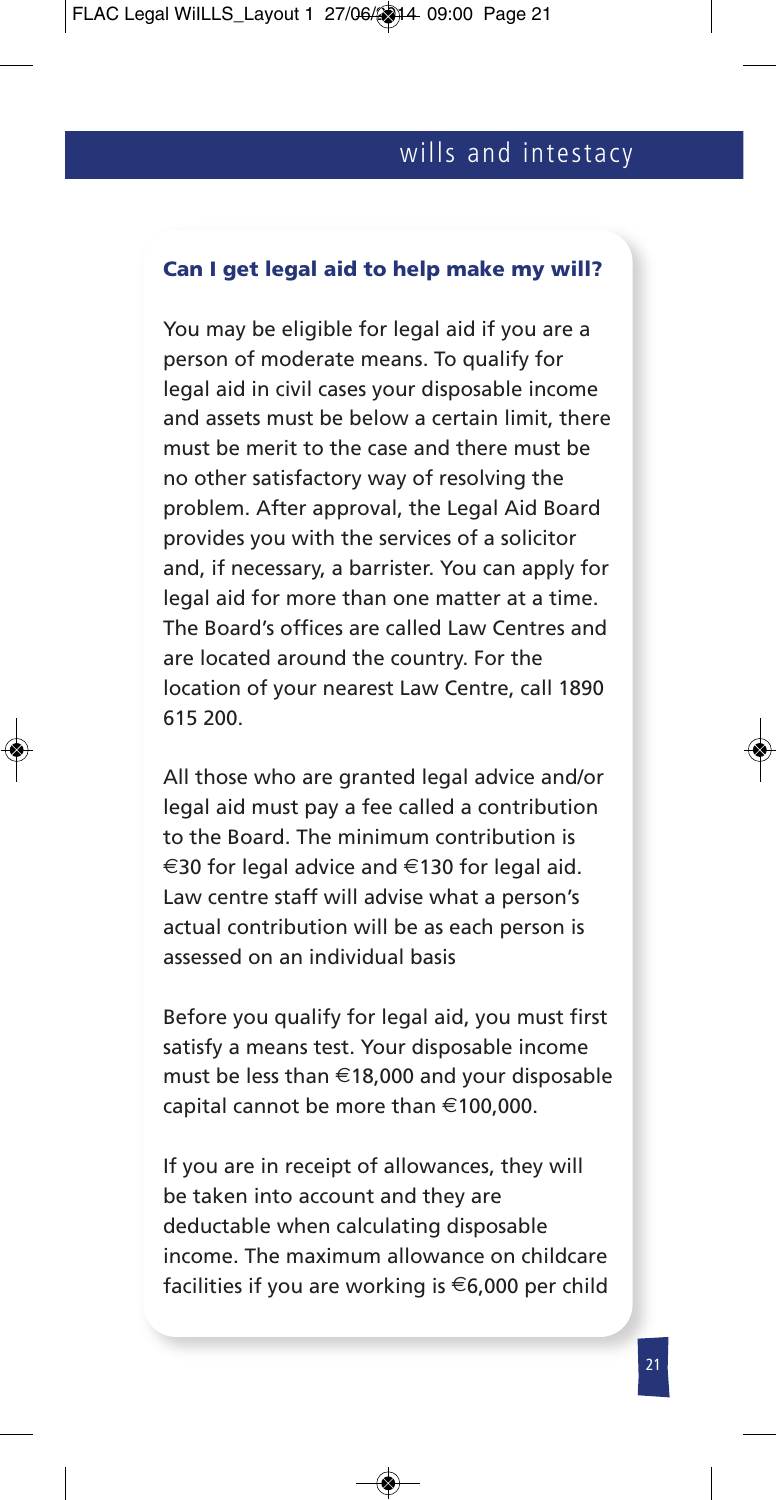per year and the maximum allowance on accommodation costs (e.g. rent) is €8,000 per year. The Public Service Pension Related Levy and the Universal Social Charge are now also considered and are deductible for the purposes of assessment.

The value of an applicant's home and its normal contents are excluded when assessing the value of his/her capital resources (property). If your capital resources exceed €4,000, you must complete a Statement of Capital.

For further details on financial eligibility requirements or for details of other allowances, contact your local Law Centre. A full list is available at www.legalaidboard.ie. FLAC has prepared a guide to the state legal aid system which you can download at bit.ly/CLAflacsheet.

### **Need more information?**

**Legal information leaflets are also available from FLAC on a variety of other areas of law. They are free to download as PDFs from the FLAC website or in print from your local FLAC centre or Citizens Information Centre.**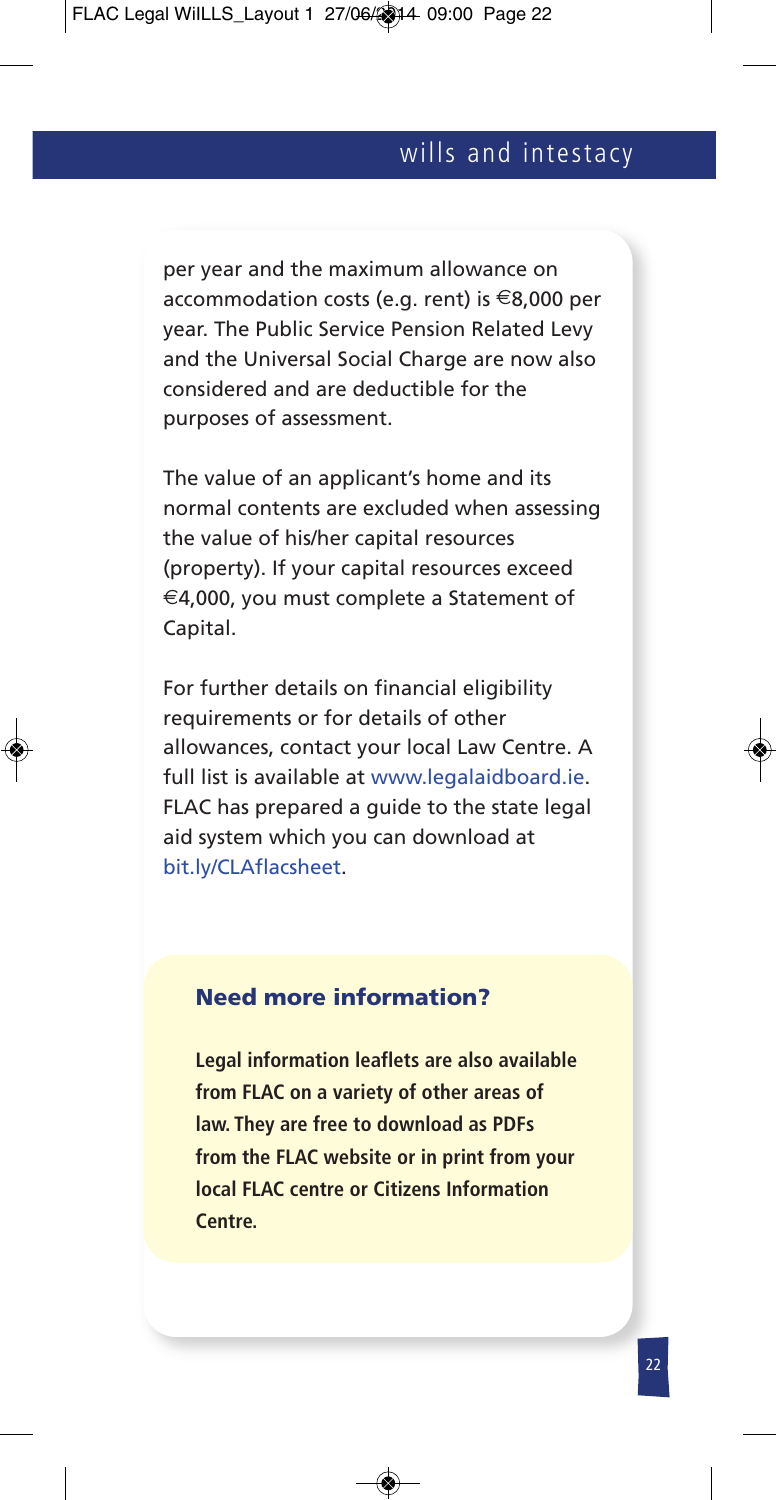| <b>Notes</b> |  |
|--------------|--|
|              |  |
|              |  |
|              |  |
|              |  |
|              |  |
|              |  |
|              |  |
|              |  |
|              |  |
|              |  |
|              |  |